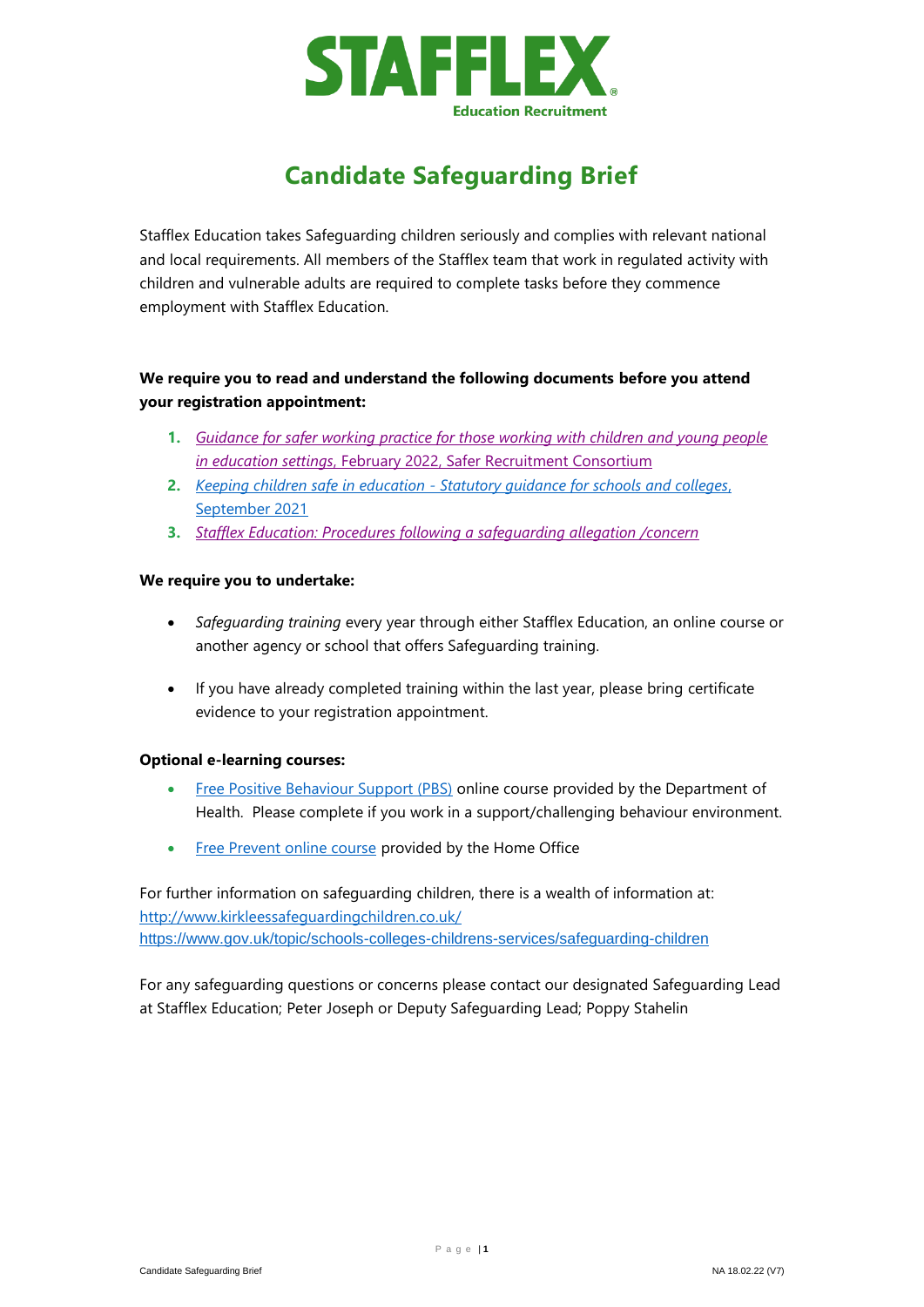

# **Stafflex Education: Safeguarding Policy and Procedures following a safeguarding allegation/concern**

# **Introduction**

Stafflex Education are Recruitment Agency and Business who provide Educational establishments with temporary and permanent staffing. Our Clients include Primary Schools, Secondary Schools, Academies, Special Schools, Out of School Clubs, Nurseries and Colleges. As we place staff into regulated activity with children (and sometimes vulnerable adults), it is imperative that we are fully committed to safeguarding and protecting the safety and welfare of children, young people and / or vulnerable adults.

# **Legislation**

Stafflex Education's procedures are based on Department for Education (DfE) Guidance as well as the Recruitment and Employment Confederation's (REC) requirements to achieve the accredited Gold Standard in

Education Recruitment status. The DfE's guidance published in March 2015 and updated 2019, 'Keeping Children Safe in Education' is the primary document we use for our Safeguarding policies and procedures. 'Putting pupils first' is a document created by the REC to guide agencies on Safer Recruitment checks that are required and this is an additional document we utilise. Other areas of our Safeguarding Policy are derived from 'Guidance for Safer Working Practice for those working with children and young people in education settings' published by the Safer Recruitment Consortium, the government issued 'Working together to Safeguard children' (updated 2019) as well as guidance on Safer Recruitment and Safeguarding from the Local Authorities that our client are linked with.

# **Named Safeguarding Team**

Name of Safeguarding Lead: Peter Joseph Name of Deputy Safeguarding lead: Poppy Stahelin Telephone number: 01484 351010

# **Recognising the signs and symptoms of abuse**

Child abuse is quite rare. However, it is important that all Stafflex Education staff (internal and candidates) understand the different forms of abuse that some children may experience and the signs and symptoms of such abuse. We ensure that all staff that work with children and young people access training to help them not only identify but also act upon any form of abuse that they may identify.

There are four types of abuse which can cause long term damage to a child or young person.

PHYSICAL ABUSE: May involve hitting, shaking, throwing, poisoning, burning or scalding, drowning, suffocating, or otherwise causing physical harm to a child. Physical harm may also be caused when a parent/carer fabricates the symptoms of, or deliberately induces illness in a child.

EMOTIONAL ABUSE: Is the persistent emotional maltreatment of a child such as to cause severe and persistent adverse effects on the child's emotional development. It may involve conveying to children that they are worthless or unloved, inadequate, or valued only in so far as they meet the needs of another person. It may include not giving the child opportunities to express their views, deliberately silencing them or "making fun" of what they say or how they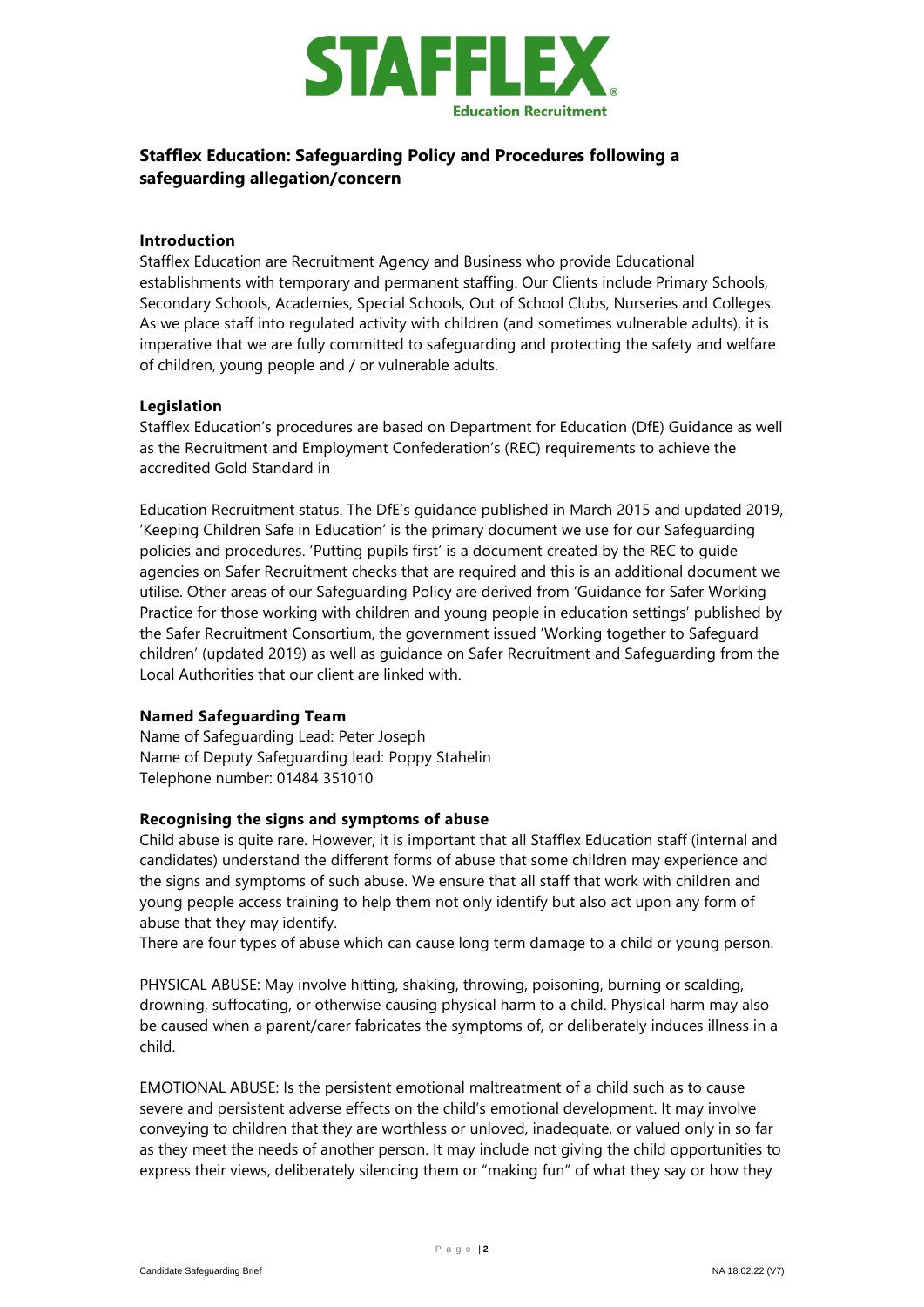

communicate. It may feature age or developmentally inappropriate expectations being imposed on children. These may include interactions that are beyond the child's developmental capability, as well as overprotection and limitation of exploration and learning,

or preventing the child participating in normal social interaction. It may involve seeing or hearing the ill-treatment of another. It may involve serious bullying, (including cyber- bullying) causing children frequently to feel frightened or in danger, or the exploitation or corruption of children. Some level of emotional abuse is involved in all types of maltreatment of a child, though it may occur alone.

SEXUAL ABUSE: Involves forcing or enticing a child or young person to take part in sexual activities, not necessarily involving a high level of violence, whether or not the child is aware of what is happening. The activities may involve physical contact, including assault by penetration (for example, rape or oral sex) or non- penetrative acts such as masturbation, kissing, rubbing and touching outside of clothing They may include non-contact activities, such as involving children in looking at, or in the production of, sexual online images, watching sexual activities, encouraging children to behave in sexually inappropriate ways or grooming a child in preparation for abuse (including via the internet). Sexual abuse is not solely perpetrated by adult males. Women can also commit acts of sexual abuse, as can other children.

NEGLECT: Is the persistent failure to meet a child's basic physical and/or psychological needs, likely to result in the serious impairment of the child's health or development. Neglect may occur during pregnancy as a result of maternal substance abuse. It may also include neglect of, or unresponsiveness to, a child's basic emotional needs.

# **Becoming aware of a safeguarding concern**

Stafflex Education staff need to be aware that there are several ways that we could be notified of a Safeguarding concern.

These Include:

- Notification from a third party or anonymous source.
- A child or young person's appearance, behaviour, play, drawing or statements cause suspicion of abuse and/or neglect (whilst a Stafflex Education consultant is visiting a school).
- A child or young person reports an incident(s) of alleged abuse to a client and it is subsequently passed onto us if it involves one of our employees.
- A verbal or written report is made by a Stafflex Education Candidate regarding the serious misconduct of a worker towards a child or young person.

# **Procedures following notification of a safeguarding concern**

If we receive notification of a Safeguarding concern from a client regarding a Stafflex Employee, our internal staff are fully trained to follow these steps.

1. Identify that the concern is definitely being treated as a safeguarding concern. This means that it has been passed to the Schools designated safeguarding officer, it has been, or will be, passed to the local area safeguarding team (Safeguarding LADO) and the member of staff in question has been or will be removed from regulated activity at an appropriate time.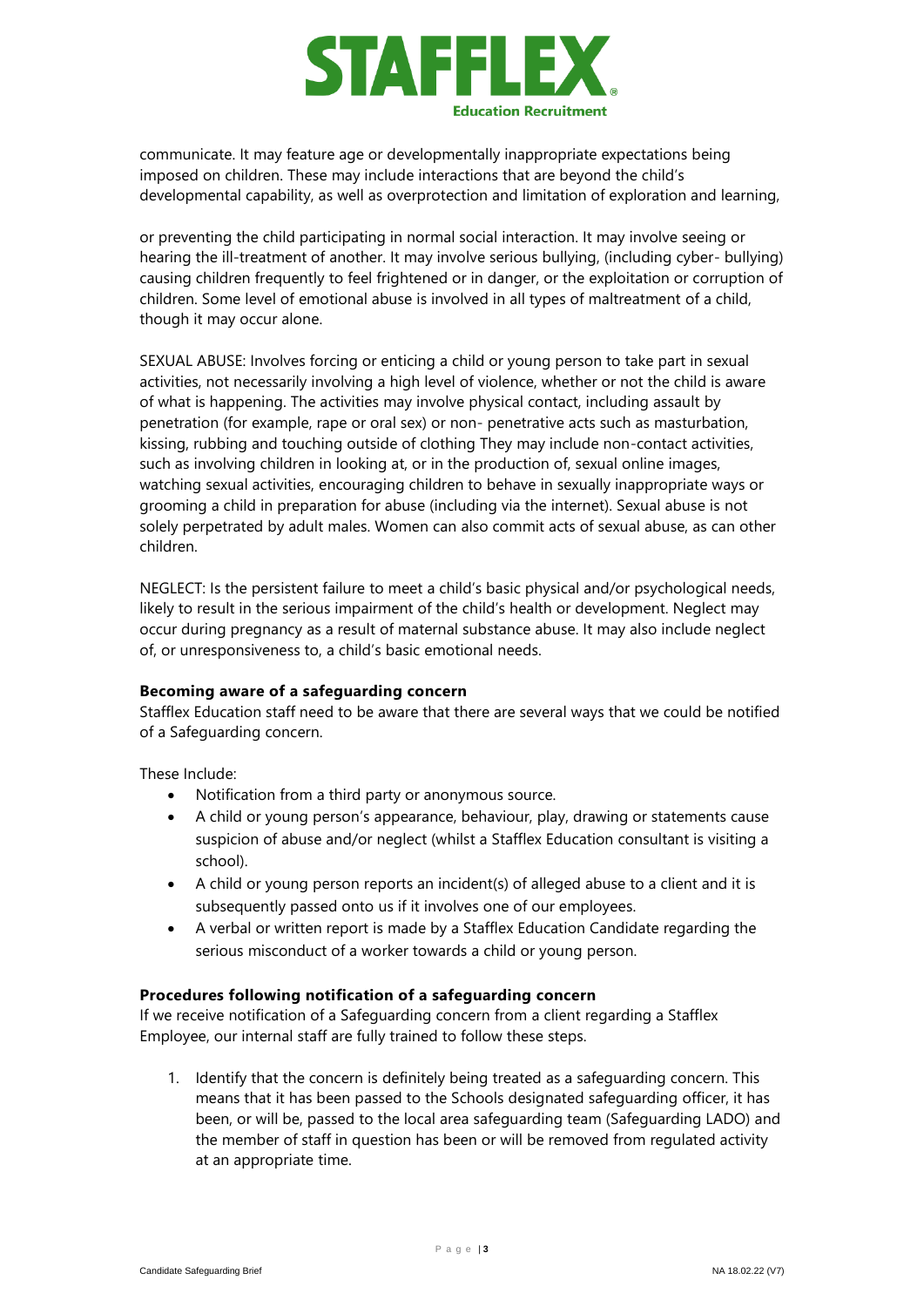

- 2. We will then assure the client of our procedures following an allegation which will involve suspending the member of staff in question ASAP.
- 3. This will be logged on the candidate and client file and passed immediately to a Stafflex Education Safeguarding officer who will commence 'procedures following an allegation' (based on DfE and local current guidance) and contact the candidate. We will:

a) Inform the candidate of the allegation and suspend them with immediate effect. At this stage we will not discuss any known information.

b) Inform necessary parties of the allegation to ensure no further work is provided to the member of staff until the conclusion of the investigation. This includes payroll umbrella companies.

c) Liaise with the LADO that the allegation has been passed to.

d) Pass on any required information to the LADO or school for the purposes of the investigation. This includes any previous concerns or issues logged on file. e) Attend any strategy / managing allegations meetings.

f) Liaise with social services and / or the police where necessary.

g) Maintain regular contact with the candidate to support them through the allegation. h) Inform them of the possibility of contacting their union for support and guidance. i) Invite the candidate in to the office (at the appropriate stage) to take a statement from them and ask any required questions to gain as much information as possible. j) Engage with all parties involved in the multiagency investigation and complete the investigation after shared consensus and a further assessment amongst our internal safeguarding team.

k) Take the appropriate action at the conclusion of the investigation. This could include dismissal, continued employment with no further action or continued employment subject to provisions (such as further training / intervention, observations, amended assignments).

l) Log all correspondence, conversations and meetings.

m) Make any required referrals to the DBS or NCTL.

If a concern is received from someone other than a client school, the information is passed to a Stafflex Education safeguarding officer who will then assess the information and liaise with either school contacts, the Stafflex management team or the local safeguarding board as necessary and appropriate, depending on the information we receive. If we feel that a concern meets the safeguarding threshold then we would follow the steps 1-3. A safeguarding concern would be passed over to the local Safeguarding LADO if we feel a member of staff has

- behaved in a way that has harmed a child, or may have harmed a child;
- possibly committed a criminal relevant offence or an offence against or related to a child; or
- behaved towards a child or children in a way that indicates he or she may pose a risk of harm to children.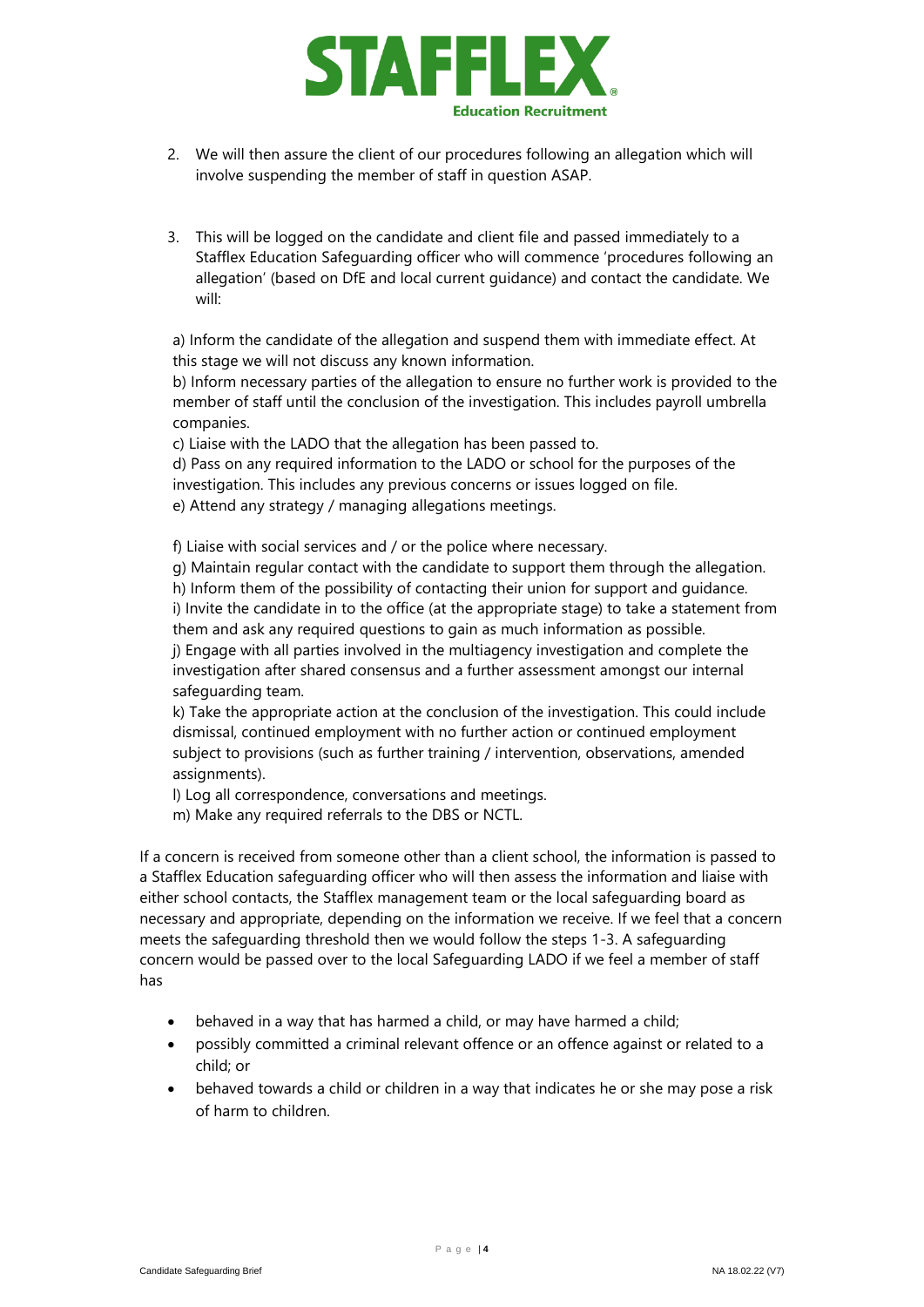

# **Safer Recruitment**

Safeguarding children and quality recruitment of teachers and support staff is paramount to Stafflex Education. It is our policy to ensure that all relevant checks are carried out by staff that are trained in procedures and understand their responsibilities.

We thoroughly vet all of our supply staff to ensure suitability. Checks are completed prior to the first placement of the candidate and are repeated during service if / when required. The following checks apply to all staff and are completed prior to placement:

- Face to face interview
- Clear Barred list check (Formally list 99)
- Hold Current DBS through Stafflex or 3rd party and on the update service or a DBS in progress (if agreed with school in writing firstly)
- Overseas police clearance or letter of good conduct if they have been out of the country for 3 months or more in the last 5 years
- Qualifications verified
- Two written references (1 being most recent employer / last post in regulated activity)
- Signed rehabilitation of the offenders Act statement
- NCTL Employer Access/Teacher Agency check (if applicable)
- Have permission to work in the UK
- Identity checks (Proof of ID and Address in line with the DBS regulations)
- Health declaration
- Various declarations signed including permission to check the update service, living with disqualified workers, rehabilitation of offenders act, data protection act, declaration of convictions, health and safety policy, permission to disclose medical information (if applicable) and our terms and conditions.

These checks are documented on the candidate's 'Safeguarding Document' and provided to clients prior to the work assignment starting. This includes required information that schools can add to their single central record.

Stafflex Education complete ongoing checks throughout the duration of the candidate's employment to ensure the minimum DfE expectations are met. These include:

- Annual DBS check
- Annual Barred list check
- Annual NCTL employer access checks
- 3 month employment gap checks
- Up to date training provision (including safeguarding)
- Visa checks
- Qualification expiry checks

# **Staff Training and Policy Reviews**

We are committed to ensuring that candidates, internal staff and safeguarding leads are fully up to date with local and national procedures. Any changes to safeguarding guidance are identified early through communication from the REC, DfE or Safeguarding boards and rolled out to the team immediately.

Managers – attend regular safeguarding lead training through local authorities to ensure we are operating in harmony with the clients we work with. Regular meetings and reviews of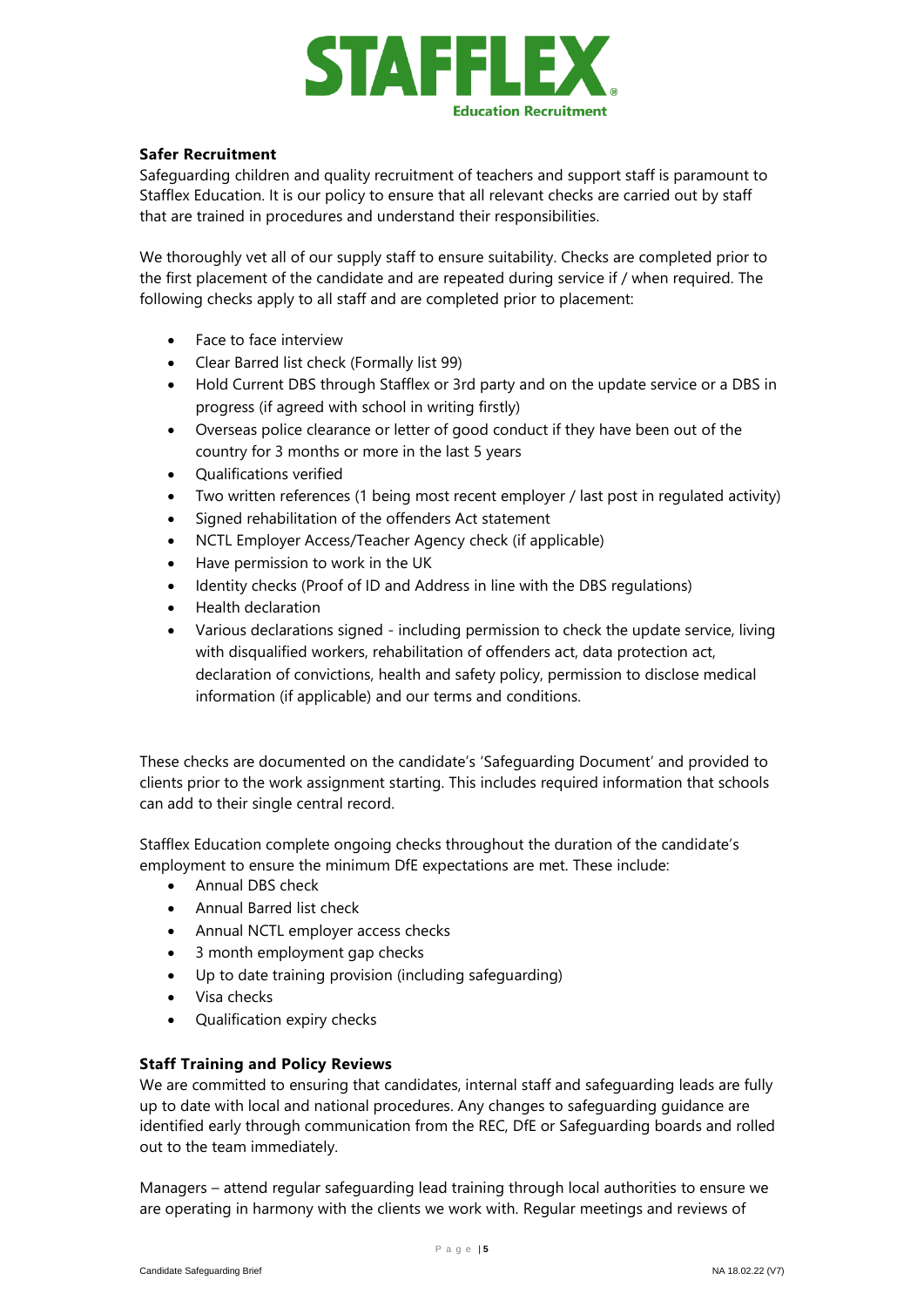

procedures and current best practice ensure we are up to date and constantly assessing the effectiveness of the company policy and procedure.

Internal Staff – all internal staff complete full safeguarding awareness training and training on managing an allegation. Regular updates are sent out to all staff and briefed in team

meetings. All staff are aware of the designated safeguarding officers and what their duties are to protect the welfare of children.

Candidates – All candidates complete Safeguarding awareness training when they join the company. They are required to read important up to date national guidance (including safer working practice guidance, Part 1 and Annex A of Keeping Children Safe in Education and our company procedures following an allegation). They are also offered training on a regular basis so there is ample opportunity for them to meet our company requirement of attending safeguarding training every two years. Our policy and procedures are passed onto all staff when joining the company and are displayed in the office. Any updates are circulated around the team in writing.

#### **Recording and Managing Confidential Information**

Stafflex Education follow the Data Protection Policy Act (1998) and GDPR (2018). In addition to this we account for heightened data protection procedures when dealing with sensitive information including information related to safeguarding. Good practice identified in the 'Information sharing advice for practitioners', 2018 is followed to ensure that information is shared on a need to know basis, when it is interest of a child.

- Details of an allegation are recorded on a candidates file.
- Further details are recorded on a safeguarding allegations form. This includes sections for all areas of an allegation and includes the concerns/allegations of abuse, harm or neglect, contact details for involved parties, steps to be taken in the allegation and outcome details. This form is kept securely with the candidates file with a safeguarding officer.
- Stafflex Education is committed to managing confidential information safely. Our physical paperwork is securely stored, our electronic information if password protected and shared
- only with authorised personnel. Data is transferred securely and only shared when necessary with staff and 3rd parties that play a role in the multiagency approach.

Candidates and children have a right to confidentiality. We will only share information in order to follow safeguarding commitments and ultimately where necessary to protect children or young people from the risk of harm

#### **Procedures Following a Safeguarding Allegation / Concern**

Stafflex Education take Safeguarding children seriously and comply with relevant national and local requirements when managing any safeguarding allegations or concerns that we are made aware of. These procedures exist to protect children, ensure consistency with legislation and to protect both our employees and clients.

These procedures will commence if Stafflex Education or a client believes that a Stafflex member of staff has: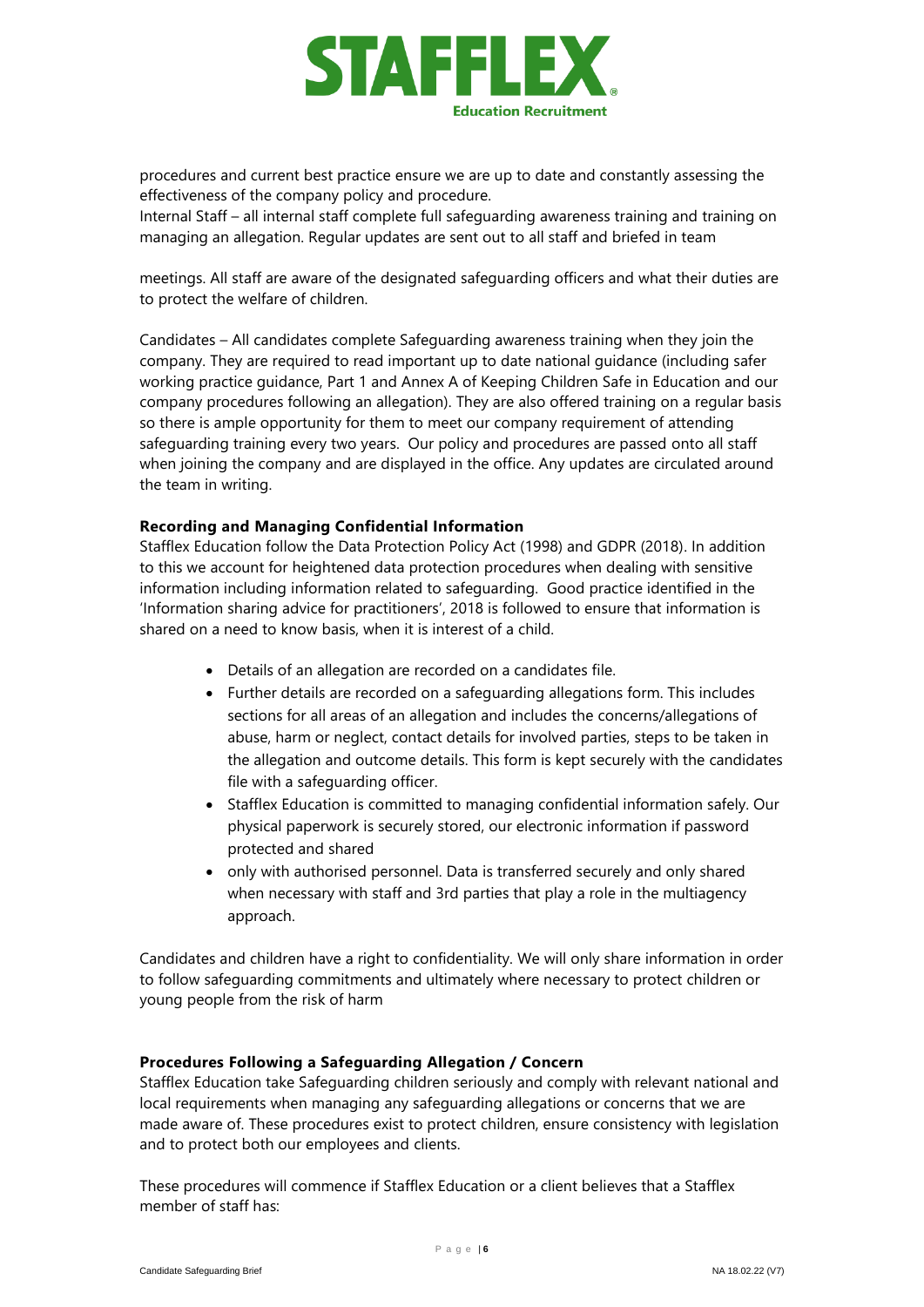

- behaved in a way that has harmed a child, or may have harmed a child;
- possibly committed a criminal relevant offence or an offence against or related to a child; or
- behaved towards a child or children in a way that indicates he or she may pose a risk of harm to children.

Following the confirmation that a Safeguarding concern or allegation has been made and subsequently passed over to the Safeguarding Local Area Designated Officer (LADO), Stafflex Education will:

- Assign the case to a designated Safeguarding Officer.
- Contact the member of staff the concern or allegation relates to, to inform them of the allegation or concern.
- **Suspend** the member of staff immediately until a safeguarding investigation has been concluded. At this stage, it is important to note that we won't be able to discuss any details of the allegation

or concern with the suspended member of staff until we have been given permission by the safeguarding LADO. No pay will be provided during this period of suspension other than any holiday pay that the individual may have accrued.

- $\bullet$  Co-operate with any 3<sup>rd</sup> parties that the LADO include in the investigation. This includes any police or social services involvement. Please note, if the Police or Social Services are involved in a concern or allegation, their investigation will commence prior to that of Stafflex Education's.
- Liaise with the client's designated safeguarding officers and the Safeguarding LADO to complete a thorough investigation. This includes attending any managing allegations or strategy meetings and obtaining and assessing any evidence or statements.
- Invite the member of staff to meet with our designated Safeguarding Officer to take a statement in response to the allegation or concern. Please note, you will be made aware of the details of the allegation at this stage.
- Decide on an outcome of the investigation. Outcomes include:
	- o Continued employment
	- o Continued employment with necessary provisions (such as intervention, training or assignment restrictions)
	- o Discontinued employment
	- $\circ$  Update involved 3<sup>rd</sup> parties of the outcome of the investigation for their records.
- Offer support to the suspended member of staff. This includes a dedicated contact during the period of suspension who will keep the member of staff updated on the progress of the investigation (without discussing details of the allegation or concern) and support in contacting any unions (if applicable).
- Only share information with parties involved in the investigation in line with both 'working together to safeguard children' guidelines and the data protection act (1998).

Please note that if we remove an individual from regulated activity (or they have resigned before we would have), we are duty bound to refer the details of this to the DBS or NCTL (where necessary) for barring or restriction consideration.